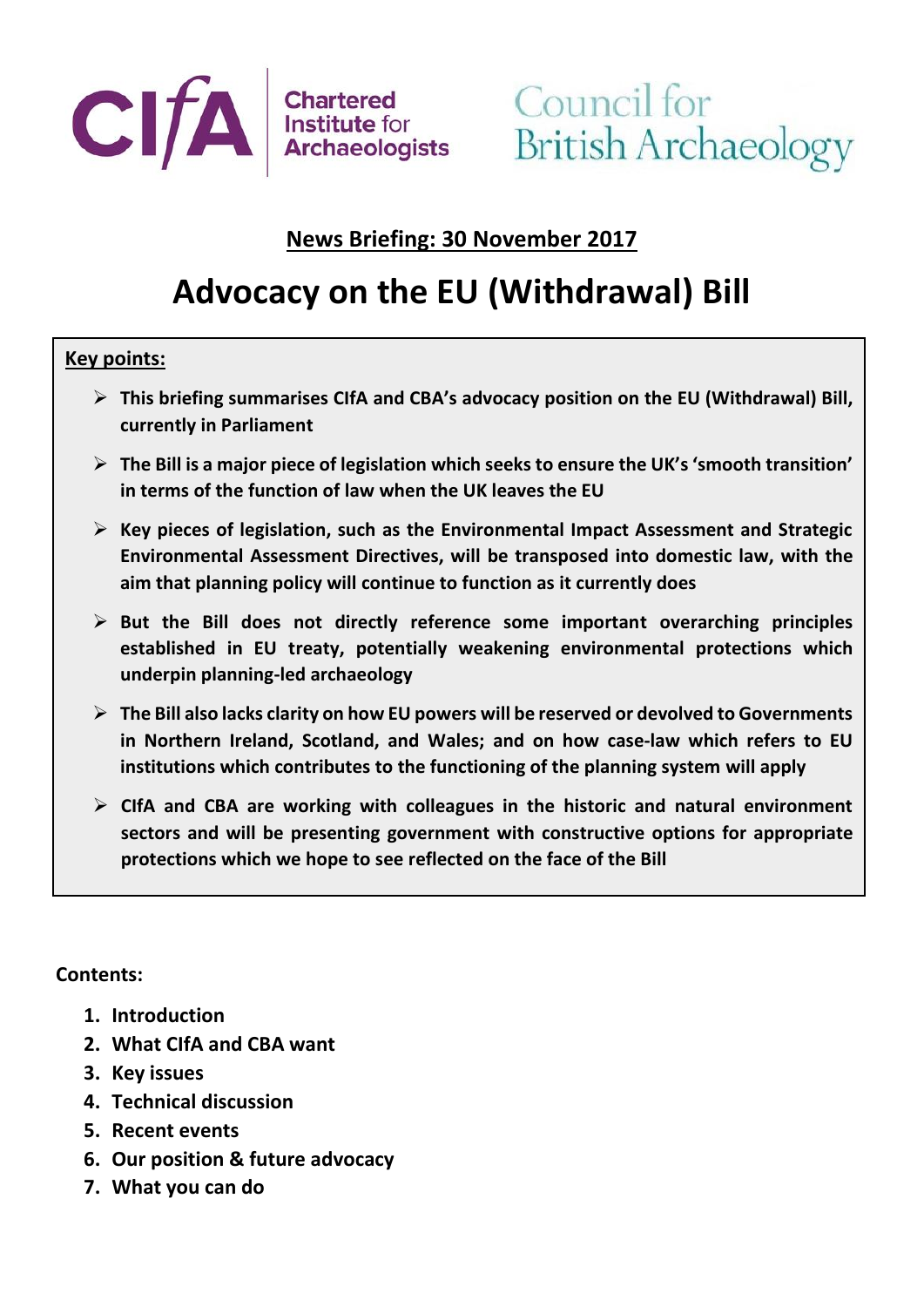#### **1. Introduction**

From November, Parliamentary debates on the EU (Withdrawal) Bill – formerly known as the Great Repeal Bill – are taking place in Parliament. The Bill is the statutory implement which will ensure that the body of EU law that currently exists will be transferred into UK law when the UK leaves the EU.

The Bill sets out the process by which European powers, including the Environmental Impact Assessment Directive and Strategic Environmental Assessment Directive, will be transferred.

However, at the time of the Bill's publication, this complex process was beset by difficulties – not least because there are perceived weaknesses in the Bill which may prevent its stated ambition of ensuring a 'smooth transition' and to 'avoid a black hole in our statute book' on the day of the UK's exit from the EU, which could be as soon as 29 March 2019.

#### **2. What CIfA and CBA want**

CIfA and CBA's current priorities on Brexit reflect a wide range of potential risks and opportunities presented by the structural, legal, and constitutional implications of leaving the EU.

Our organisations are committed to ensuring that the implications for the historic environment of a UK exit from the EU (Brexit) are fully understood and addressed, seeking, in particular, to;

- $\circ$  retain at least equivalent provision for environmental protection in domestic legislation and policy
- o compensate for the loss of EU funding to the historic environment with domestic funding
- o ensure free movement of skilled and accredited archaeologists between EU and UK
- o promote archaeology as a means for sharing understanding that cultures are different and all Europeans are migrants

The EU (Withdrawal) Bill is one of the important means by which these aims will be achieved in the medium term. In addition, CIfA and CBA are engaged with issues relating to the replacement of the Common Agricultural Policy, securing appropriate provisions to mitigate Brexit-driven impacts on the demand for archaeological skills, and mitigating impacts on higher education institutions.

We are working with colleagues in the historic and natural environment sectors in how we approach lobbying on these issues. We have responded to a number of consultations, are engaged with actions being taken forward in a variety of fora and working groups including Wildlife and Countryside Link, The Archaeology Forum, Historic England's Brexit evidence gathering group, Heritage Alliance's Rural Heritage Advocacy and Spatial Planning Advocacy Groups, Heritage 2020 working groups, and Built Environment Forum Scotland's Brexit Task Force.

#### **3. Key issues**

With specific regards to the EU (Withdrawal) Bill, there are a number of key issues with which CIfA and CBA are concerned:

- o The *de facto* weakening of Environmental Principles enshrined in the European treaty, which are not within the scope of the Bill, as proposed,
- o The loss of supranational jurisdiction to provide opportunities to bring legal challenges on Environmental principles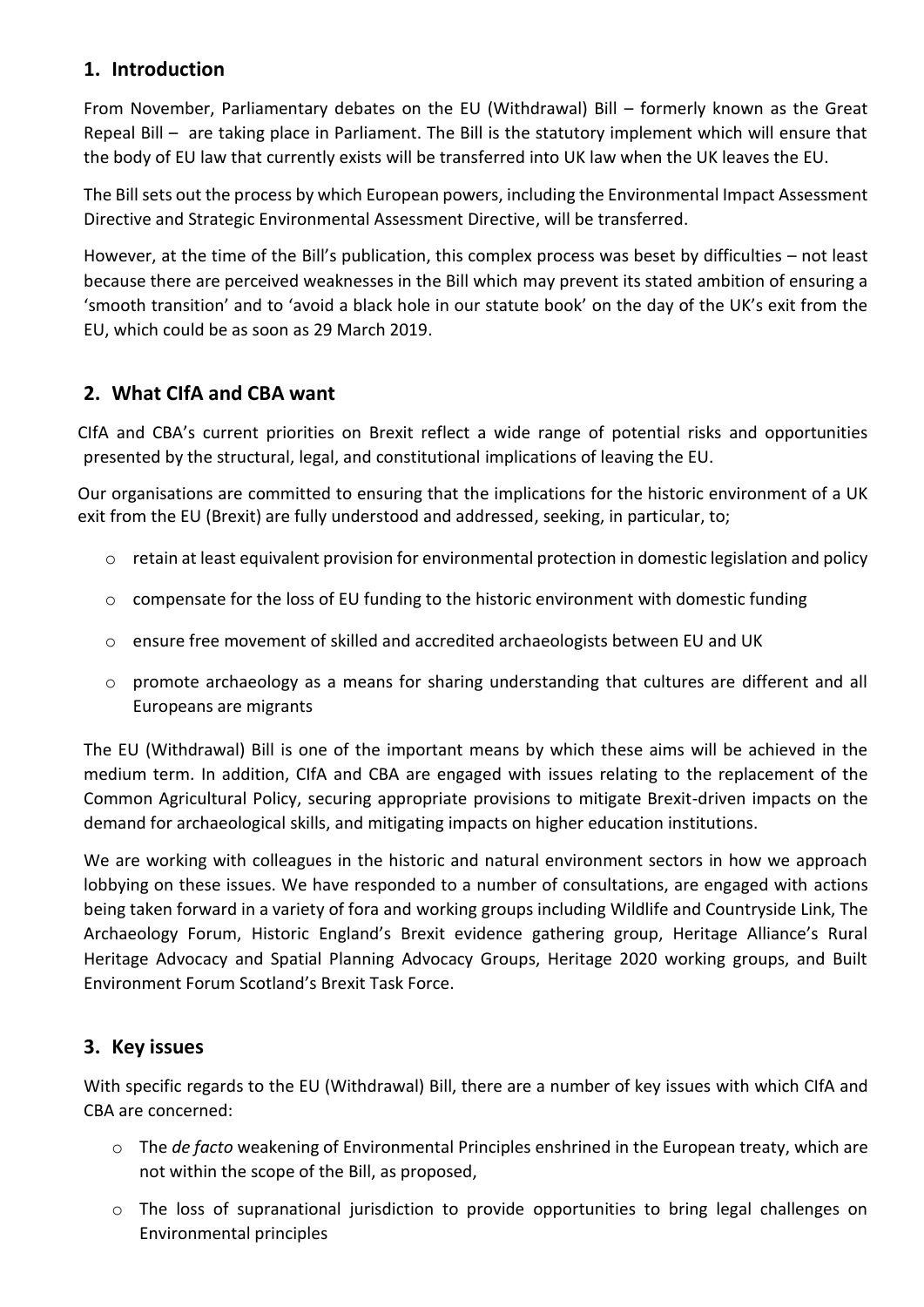- o The uncertainty over the status of case law which refers to EU principles not transcribed in the Withdrawal Bill,
- $\circ$  The uncertainty over how government will use so-called Henry VIII powers to amend technical aspects of the EU law when transposed, in order to ensure that they remain workable in a domestic context,
- o The uncertainty over the how previously-held EU powers brought back to the UK after Brexit will be reserved or devolved to Scotland, Northern Ireland, and Wales.

#### **4. Technical discussion**

Of the above key issues, it is the first that has captured the attention of many within the sector in recent weeks. The issue of the environmental principles enshrined in Article 191 of the Treaty on the Foundation of the European Union (TFEU) are ones which do prompt serious questions about environmental protections after Brexit.

This is of concern to archaeology in particular because two of the principles – the 'polluter pays' and 'precautionary' principles are the basis for the policy which underpin how development-led (commercial) archaeological excavations have been undertaken since 1990.

The current policies which enable this archaeological work are the National Planning Policy Framework (NPPF) in England, Planning Policy Wales, Scottish Planning Policy, and the Strategic Planning Policy Statements for Northern Ireland. These policies do not directly rely on the TFEU, but the argument is that the TFEU provides a safeguard against any future government would may be minded to overhaul these policies and put in place a system with weaker environmental principles.

Since it is relatively easy for a government (with a strong majority) to push through policy changes, it is argued that the UK should put a commitment to the TFEU's environmental principles in UK statute. This, although possible to change through amendments, would be an additional barrier to the erosion of environmental safeguards in a post-Brexit UK.

Without such a clear UK statutory commitment, these environmental principles would remain statutory in a limited sense, as they 'hard-wired' into many pieces of EU law which are being transposed by the Withdrawal Bill, as well as in various domestic statutory and policy instruments, such as within planning policy documents.

However, without a broader statutory commitment, there is clear potential for a weakening of safeguards, both due to the loss of an overarching requirement for all government departments to adhere to environmental principles, and because the possibility of environmental bodies to bring legal cases to quash decisions which do not respect these principles would no longer be possible.

#### **5. Recent events**

On November 15, in day 2 of the Bill's first committee stage, in the House of Commons, a number of amendments on environmental principles were debated, including amendment 67 which most clearly defined an approach to enshrining the environmental principles from Article 191 of the TFEU in the Bill.

The amendment was voted down, by a majority of 313 to 295.

This stage of the Bill's passage represents the first major point at which the Bill can be scrutinised, debated, and amended. This stage tends to be a place for 'probing' amendments – ie an opportunity to test what the government is proposing, discuss issues, secure commitments, and highlight points to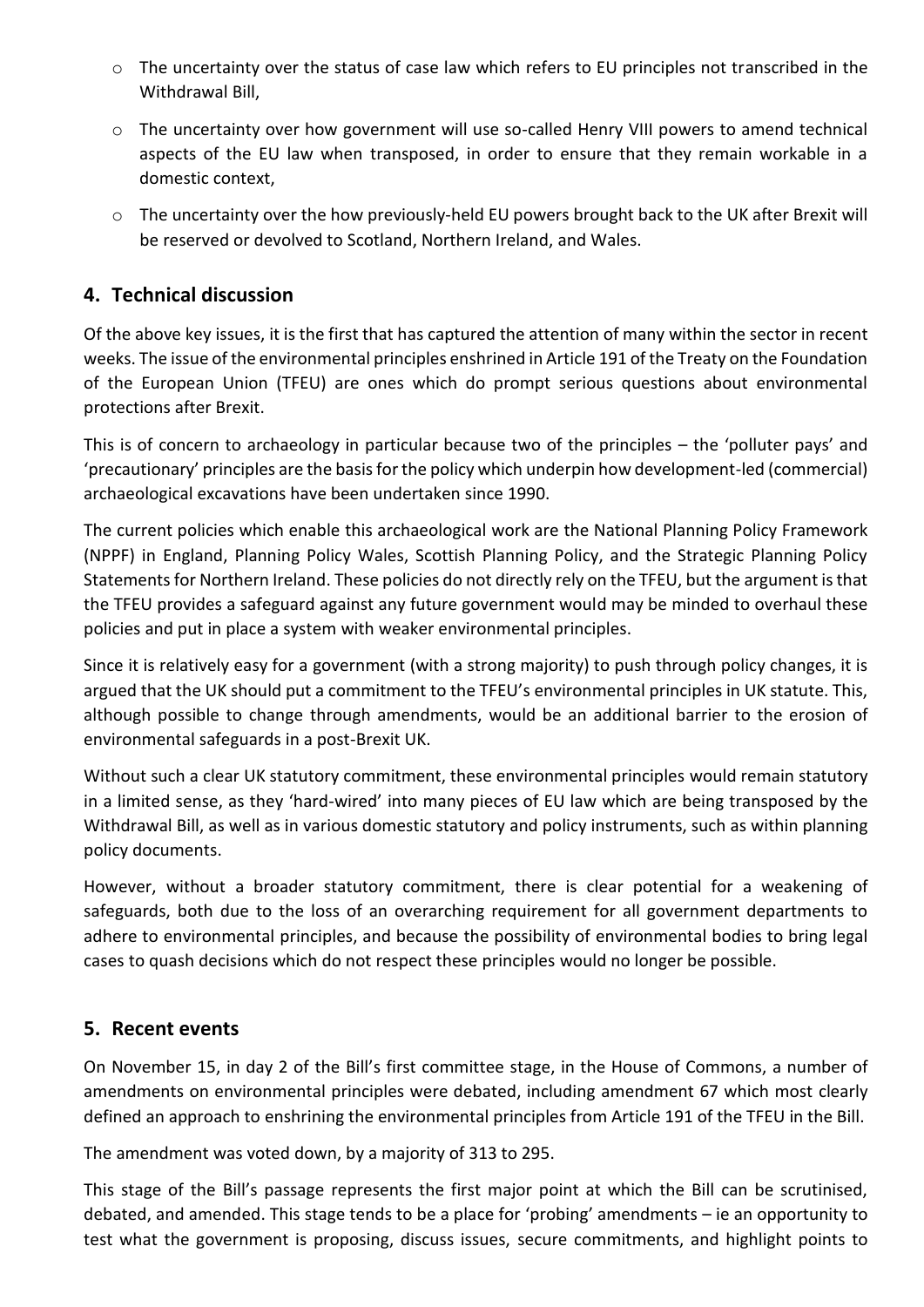address again at future stages. While CIfA and CBA supported these amendments, they were never expected to pass at this stage.

The Government also recently announced its intention to 'explore the scope and content of a new policy statement to ensure environmental principles underpin policy making', following the advice of legal experts.

### **6. Our position & future advocacy**

CIfA and CBA's opinion is that the debate on November 15 was mostly positive, as

- o a significant amount of time was spent debating the importance of environmental protections and there was a universal acceptance of their value
- o a cross-party consensus that there is a need for statutory protections for these principles was evident
- o discussion of ways that this could be achieved included
	- a new environmental protection act, to be brought forward before exit-day
	- a national policy statement to support such legislation
	- substantial powers for the recently announced new environmental regulator to hold government to account on environmental principles

It is also useful to note that DEFRA Secretary of State Michael Gove MP had a positive meeting with the Heritage Alliance last month, and others in the natural environment sector have been encouraged by other changes in Government's stance which have occurred since Mr Gove became Secretary of State.

There are opportunities to take forward effective advocacy with the present Government to secure archaeological interests on this issue. However, recent Conservative-led Government reforms to 'streamline' planning have demonstrated how easy it is to introduce provisions that, apparently unwittingly, undermine historic environment protections. Particularly as these governments have shown a clear preference for reform based on weaker policy provisions, over stronger statutory approaches.

CIfA and CBA's approach to advocacy on this aspect of Brexit will be

- o to continue to pursue amendments to the EU (Withdrawal) Bill or alternate legislative opportunities (eg an Environment Bill) which will ensure that
	- **E** principles are enshrined in law (and not only policy) and therefore require consultation and Parliamentary scrutiny before reform
	- legislation is comprehensive and inclusive of binding duties for government
	- outcomes are sensitive to devolved governments and adopted across the UK
- $\circ$  to push for the explicit acknowledgement of archaeology and the historic environment in any appropriate national environmental policy
- $\circ$  to help to shape the suite of environmental protection vehicles currently mooted by Government and champion the benefits of a holistic approach to the environment.

CIfA and CBA will be briefing MPs, Peers, and civil servants on these issues at appropriate times, working with colleagues within the archaeology and environment sectors.

#### **7. What you can do**